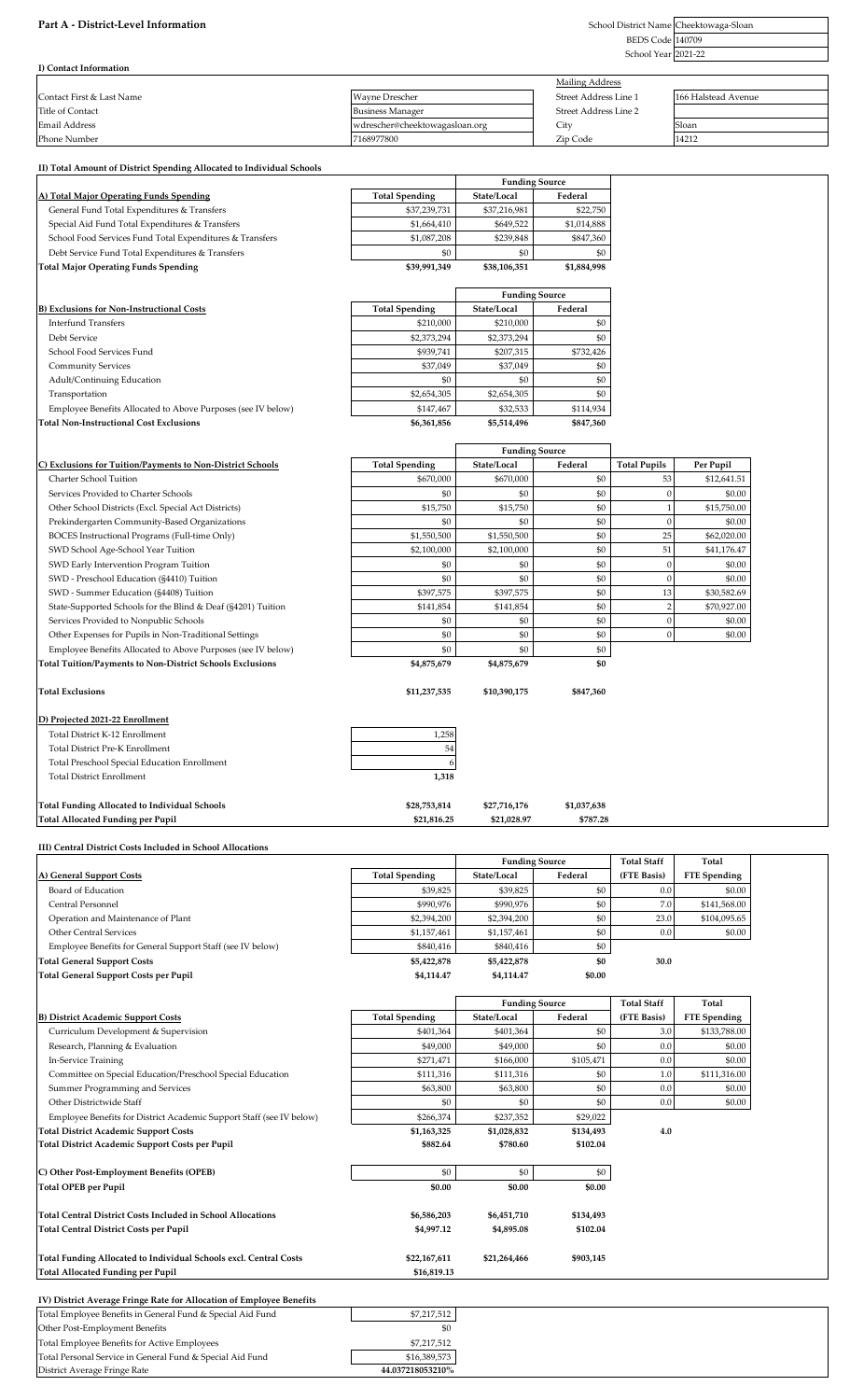#### **Part B - Basic School-Level Information**

|                       |                                   |                          |                           |        | Grade Span |                                 |               | <b>School Status</b>                      |             |            |            |            | Projected Enrollment & Demographics |            |        | Projected Staffing (FTE Basis) |                  |                 |              |                       |               |                    |           |           |
|-----------------------|-----------------------------------|--------------------------|---------------------------|--------|------------|---------------------------------|---------------|-------------------------------------------|-------------|------------|------------|------------|-------------------------------------|------------|--------|--------------------------------|------------------|-----------------|--------------|-----------------------|---------------|--------------------|-----------|-----------|
|                       |                                   |                          |                           |        |            | <b>Does this</b>                |               |                                           |             |            |            |            |                                     |            |        |                                |                  |                 |              |                       |               |                    |           |           |
|                       |                                   |                          |                           |        |            | school serve its If no, is this |               |                                           |             |            |            |            |                                     |            |        |                                | Classroom        |                 |              |                       |               |                    |           |           |
|                       |                                   |                          |                           |        |            |                                 |               | full planned school opening Is the school |             |            |            | Preschool  | $K-12$                              | $K-12$     | $K-12$ | Classroot                      | Teachers w/ More | Para-           | Principals & |                       |               |                    | Total     | Total Non |
|                       |                                   |                          |                           | Lowest | Highest    | grade span?                     | this school   | scheduled to                              | If so, what | K-12       | Pre-K      | Special Ed | <b>FRPL</b>                         | <b>ELL</b> | SWD    | Teachers w/0-3                 | than 3 Years     | professional    | Other Admin  | <b>Pupil Support</b>  | All Remaining |                    | Classroom | Teaching  |
| <b>BEDS Code</b>      | <b>School Name</b>                | <b>Local School Code</b> | School Type               | Grade  | Grade      | (Y/N)                           | year? $(Y/N)$ | close? $(Y/N)$                            | vear        | Enrollment | Enrollment | Enrollment | Count                               | Count      | Count  | <b>Years Experience</b>        | Experience       | Classroom Staff | Staff        | <b>Services Staff</b> | Staff         | <b>Total Staff</b> | Teachers  | Staff     |
| 140709030001          | THEODORE ROOSEVELT SCHOOL         |                          | Elementary School         | Pre-K  |            |                                 |               |                                           |             |            |            |            |                                     |            |        |                                |                  |                 |              |                       |               |                    |           | 20.0      |
|                       |                                   |                          |                           |        |            |                                 |               |                                           |             |            |            |            |                                     |            |        |                                |                  |                 |              |                       |               |                    |           |           |
| 140709030002          | WOODROW WILSON ELEMENTARY SCHOOL  |                          | Elementary School         |        |            |                                 |               |                                           |             |            |            |            |                                     |            |        |                                |                  |                 |              |                       |               |                    |           | 11.0      |
| 140709030003          | IOHN F KENNEDY MIDDLE SCHOOL      |                          | Middle/Junior High School |        |            |                                 |               |                                           |             |            |            |            |                                     |            |        |                                |                  |                 |              |                       |               |                    |           | 18.0      |
| 140709030004          | JOHN F KENNEDY SENIOR HIGH SCHOOL |                          | Senior High School        |        | 12         |                                 |               |                                           |             |            |            |            |                                     |            |        |                                |                  |                 |              |                       |               |                    |           | 18.0      |
| <b>District Total</b> |                                   |                          |                           |        |            |                                 |               |                                           |             | 1,258      |            |            |                                     |            |        | 10.0                           | 108.0            |                 | 11.0         | 10.0                  | 19.0          | 185.0              | 118.0     | 67.0      |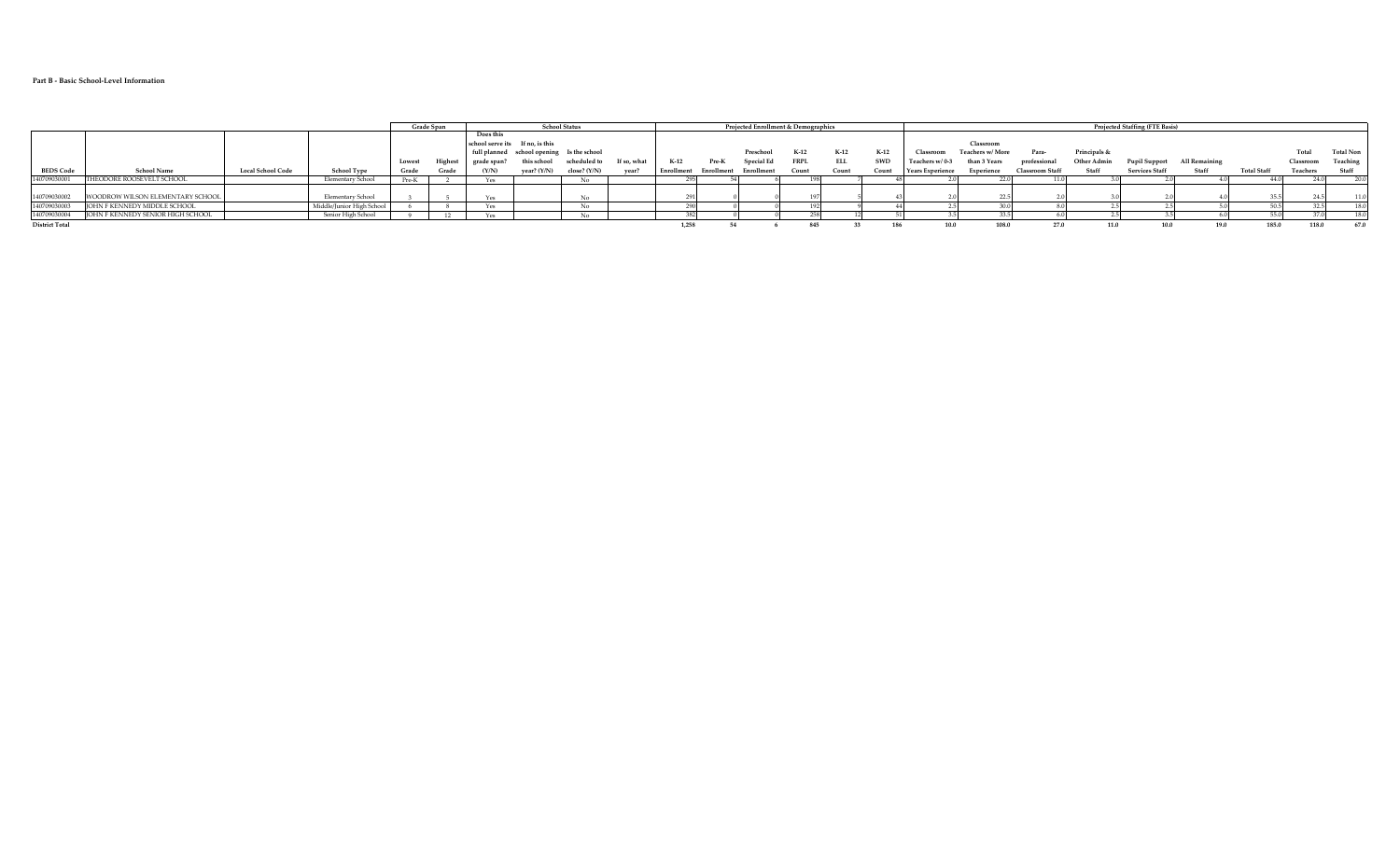#### **Part C - Basic School-Level Allocations**

|                       |                                          |                          |              |                         | <b>School Allocation by Object (excl. Central Costs)</b> |              |            |                         | <b>School Allocation by Purpose (excl. Central Costs)</b> |           |                          |         |             |                              |             | <b>Funding Source by School</b> |               | <b>Per Pupil Allocation</b> |                                    |              |                 |                 |                        |                          |
|-----------------------|------------------------------------------|--------------------------|--------------|-------------------------|----------------------------------------------------------|--------------|------------|-------------------------|-----------------------------------------------------------|-----------|--------------------------|---------|-------------|------------------------------|-------------|---------------------------------|---------------|-----------------------------|------------------------------------|--------------|-----------------|-----------------|------------------------|--------------------------|
|                       |                                          |                          |              | <b>Personal Service</b> |                                                          |              |            |                         | <b>General Education</b>                                  |           | <b>Special Education</b> |         |             | <b>Instructional Support</b> |             |                                 |               |                             |                                    |              |                 |                 |                        |                          |
|                       |                                          |                          |              |                         |                                                          |              |            |                         |                                                           |           |                          |         |             |                              |             |                                 |               |                             |                                    |              |                 |                 | <b>Total School</b>    |                          |
|                       |                                          |                          |              |                         |                                                          |              |            |                         |                                                           |           |                          |         |             |                              |             |                                 |               |                             |                                    |              |                 |                 | Allocation w/          |                          |
|                       |                                          |                          | Classroor    | All Oth                 | Employer                                                 | <b>BOCES</b> |            | <b>Total Allocation</b> | <b>General Ed</b>                                         |           | Special Ed               |         | School      | Instructional                |             | Total Allocation                | State & Local | Federal                     | <b>Total Funding</b>               | State & Loca | Federal Funding | Central Distric | <b>Central Distric</b> | <b>Total School</b>      |
| <b>BEDS Code</b>      | <b>School Name</b>                       | <b>Local School Code</b> | Teachers     | <b>Salaries</b>         | <b>Benefits</b>                                          | Services     | All Other  | by Obiect               | $K-12$                                                    | Pre-K     |                          | Prescho |             | Media                        | Services    | by Purpose                      | Funding       | Funding                     | Source by School Funding per Pupil |              | per Pupil       |                 | Costs                  | <b>Funding per Pupil</b> |
| 40709030001           | THEODORE ROOSEVELT SCHOOL                |                          | \$2,275,566  | \$786,138               | \$1,348,289                                              | \$155,750    | \$208.186  | \$4,773.92              | \$2,868,430                                               | \$202,788 | \$800,253                | \$8,075 | \$324,763   | \$260.39                     | \$309,230   | \$4,773,930                     | \$4,490,609   | \$283,321                   | \$4,773,930                        | \$12,650     | 6701            | \$1,773,977     | \$6,547.907            | \$18,445                 |
| 40709030002           | WOODROW WILSON ELEMENTARY SCHOOL         |                          | \$2,218,34   | \$511,325               | \$1,202,069                                              | \$155,750    | \$186,441  | \$4,273,92              | \$2,568,268                                               |           | \$872.u                  |         | \$306,620   | \$273,50                     | \$253,498   | \$4,273,924                     | \$4,011,380   | \$262.544                   | \$4,273,924                        | \$13.785     |                 | \$1,454,162     | \$5,728,08             | \$19,684                 |
| 40709030003           | <b>IOHN F KENNEDY MIDDLE SCHOOL</b>      |                          | \$2,884.68   | \$733.619               | \$1,593,402                                              | \$176,750    | \$369.19   | \$5,757,65              | \$3,643,718                                               |           | \$1,005.924              |         | \$369,340   | \$252.145                    | \$486,522   | \$5,757,649                     | \$5,511.496   | \$246.153                   | \$5,757,649                        | \$19,005     |                 | \$1,449.165     | \$7,206,81             | \$24,851                 |
| 40709030004           | <b>IOHN F KENNEDY SENIOR HIGH SCHOOL</b> |                          | \$3,318.41   | \$1.145.926             | \$1,965.971                                              | \$592,101    | \$339,694  | \$7,362.10              | \$4,581.95                                                |           |                          |         | \$377.427   | \$262.94                     | \$1,022,395 | \$7,362,108                     | \$7,250.98    | \$111.127                   | \$7,362,108                        | \$18,982     | \$29            | \$1,908,900     | \$9,271,00             | \$24,270                 |
| <b>District Total</b> |                                          |                          | \$10,697,010 | \$3,177,00              | \$6,109,7                                                | \$1,080.3    | \$1.103.51 | \$22,167.613            | \$13,662,368                                              | \$202,788 | \$3,795,600              | \$8,07  | \$1,378,150 | \$1,048.98                   | \$2,071,645 | \$22,167,611                    | \$21,264,466  | \$903,145                   | \$22,167,611                       |              |                 | \$6,586,203     | \$28,753,81            |                          |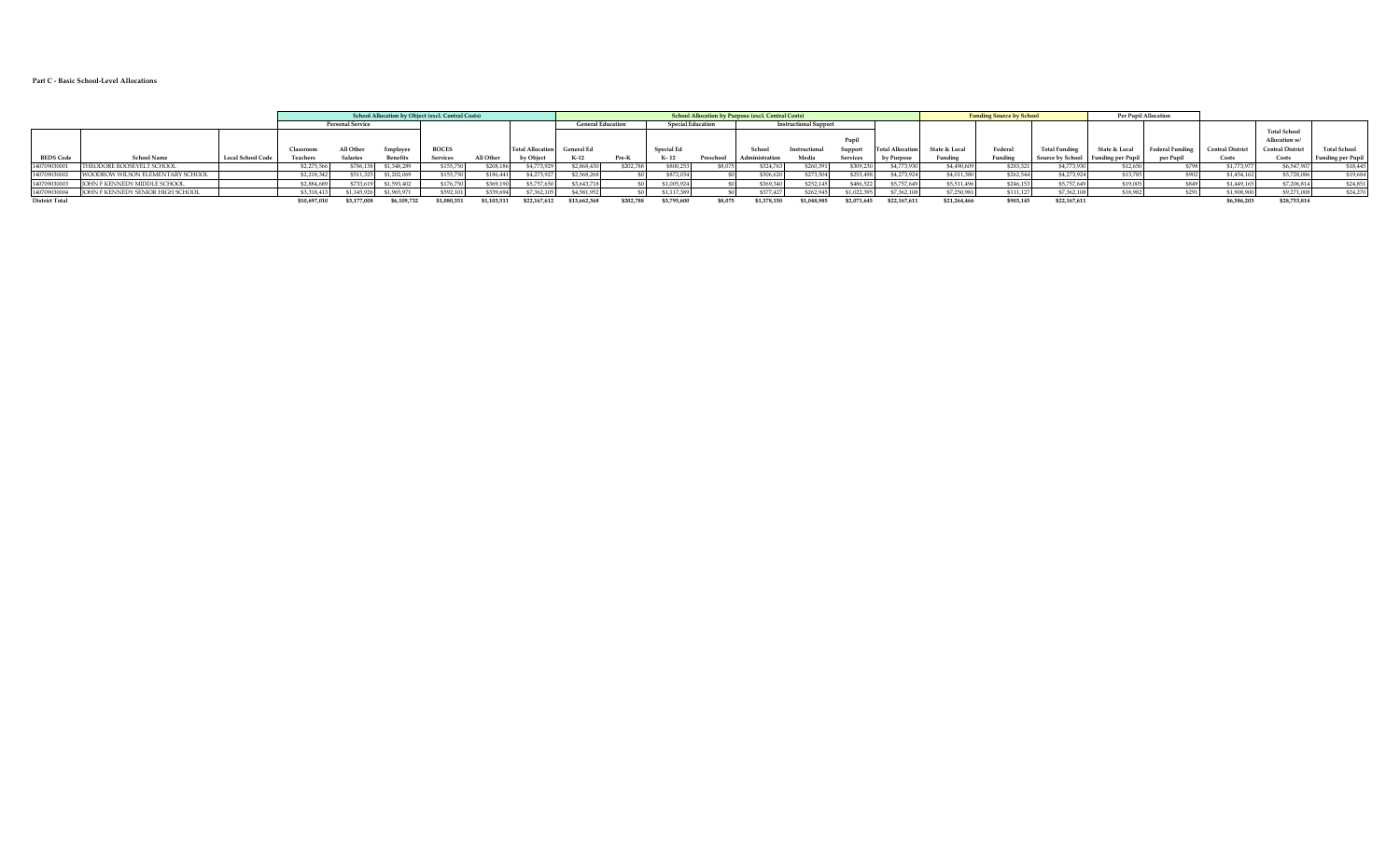#### **Part D - School-Level Spending on Prekindergarten and Community Schools Programming**

|                                  |                                     |                                  |                 |                        |                 |                         |                                   | Prekindergarten Programs |                                                |                         |         |                                                  |                     |           |                    |           |                            | Student, Family, and Community Schools Programs |           |                |                                  |                      |         |
|----------------------------------|-------------------------------------|----------------------------------|-----------------|------------------------|-----------------|-------------------------|-----------------------------------|--------------------------|------------------------------------------------|-------------------------|---------|--------------------------------------------------|---------------------|-----------|--------------------|-----------|----------------------------|-------------------------------------------------|-----------|----------------|----------------------------------|----------------------|---------|
|                                  |                                     |                                  |                 |                        |                 |                         | <b>Projected Pre-K Enrollment</b> |                          |                                                | Projected Pre-K Funding |         |                                                  |                     |           |                    |           | <b>Spending by Purpose</b> |                                                 |           |                | <b>Funding Source by Program</b> |                      |         |
|                                  |                                     |                                  |                 | Does this school offer |                 |                         |                                   |                          |                                                |                         |         |                                                  |                     |           | Health             |           |                            |                                                 |           |                |                                  |                      |         |
|                                  |                                     |                                  |                 | student/family         |                 |                         |                                   |                          |                                                |                         |         |                                                  | Communit            |           | Mental             |           |                            | After-School                                    |           | Total          |                                  |                      |         |
|                                  |                                     |                                  | Does this schoo | support or             |                 |                         |                                   |                          | <b>State Universal</b>                         |                         |         |                                                  | <b>Schools Site</b> | Enriched  | Health/            |           |                            | Programs/                                       |           | Community      | <b>Foundation Aid</b>            |                      |         |
|                                  |                                     |                                  | offer a Pre-K   | community schools      |                 | 4-Year-Old 4-Year-Old + |                                   |                          | 3-Year-Old 3-Year-Old Total Pre-K Pre-K Grants | Other State &           | Federal | Total Pre-K   Coordinator   Academic Counseling, |                     |           |                    | Nutrition | Legal                      | <b>Extended Day</b>                             |           | <b>Schools</b> | Community                        | Other State &        | Federal |
| <b>BEDS Code</b>                 | <b>School Name</b>                  | Local School Code program? (Y/N' |                 | services? (Y/N)        | <b>Full-Day</b> | <b>Half-Day</b>         | Full-Day                          | Half-Day Enrollment      | (UPK)                                          | Local Funding           | Funding | Spending                                         | (FTE Basis)         | Services  | <b>Dental Care</b> | Services  | Services                   | Programs                                        | All Other | Spending       | <b>Schools Set-Aside</b>         | <b>Local Funding</b> | Funding |
| 140709030001                     | THEODORE ROOSEVELT SCHOOL           |                                  |                 | Yes                    |                 |                         |                                   |                          | \$174.853                                      | \$19,93                 | \$8,004 | \$202,78                                         |                     |           | \$8,475            |           |                            |                                                 |           | \$8,475        |                                  | \$8,475              |         |
| 140709030002                     | WOODROW WILSON ELEMENTARY SCHOOL    |                                  |                 |                        |                 |                         |                                   |                          |                                                |                         |         |                                                  |                     |           | \$8,475            |           |                            |                                                 |           | \$8,475        |                                  | \$8,475              |         |
| 140709030003                     | <b>IOHN F KENNEDY MIDDLE SCHOOL</b> |                                  |                 | Yes                    |                 |                         |                                   |                          |                                                |                         |         |                                                  |                     | \$57.051  | \$2,000            |           |                            |                                                 | \$25,12   | \$84,175       | \$50,00                          | \$34,17              |         |
| 140709030004                     | IOHN F KENNEDY SENIOR HIGH SCHOOL   |                                  |                 |                        |                 |                         |                                   |                          |                                                |                         |         |                                                  |                     | \$57,771  | \$2,000            |           |                            |                                                 | \$25.441  | \$85,212       | \$50,000                         | \$35,212             |         |
| <b>Total in District Schools</b> |                                     |                                  |                 |                        |                 |                         |                                   |                          | \$174,853                                      | \$19,931                | \$8,004 | \$202,788                                        | 2.0                 | \$114,822 | \$20,950           |           |                            | ¢۵                                              | \$50,565  | \$186,337      | \$100,000                        | \$86,337             |         |

|                                                        |                |          |          | Projected Pre-K CBO Enrollment |          |                   |                                                                      |                      |               |                    |
|--------------------------------------------------------|----------------|----------|----------|--------------------------------|----------|-------------------|----------------------------------------------------------------------|----------------------|---------------|--------------------|
|                                                        |                |          |          |                                |          |                   |                                                                      |                      |               |                    |
|                                                        |                |          |          |                                |          |                   | <b>State Universal</b>                                               |                      |               |                    |
|                                                        |                |          |          |                                |          |                   | 4-Year-Old 4-Year-Old 3-Year-Old 3-Year-Old Total Pre-K Pre-K Grants | Other State &        | <b>Federa</b> | <b>Total Pre-K</b> |
|                                                        | # of CBO Sites | Full-Day | Half-Day | Full-Day                       | Half-Day | <b>Enrollment</b> | (UPK)                                                                | <b>Local Funding</b> | Funding       | Spending           |
| Total in Prekindergarten Community-Based Organizations |                |          |          |                                |          |                   |                                                                      |                      |               | \$0                |
|                                                        |                |          |          |                                |          |                   |                                                                      |                      |               |                    |

**District Total with CBOs 0 54 0 0 54 \$174,853 \$19,931 \$8,004 \$202,788**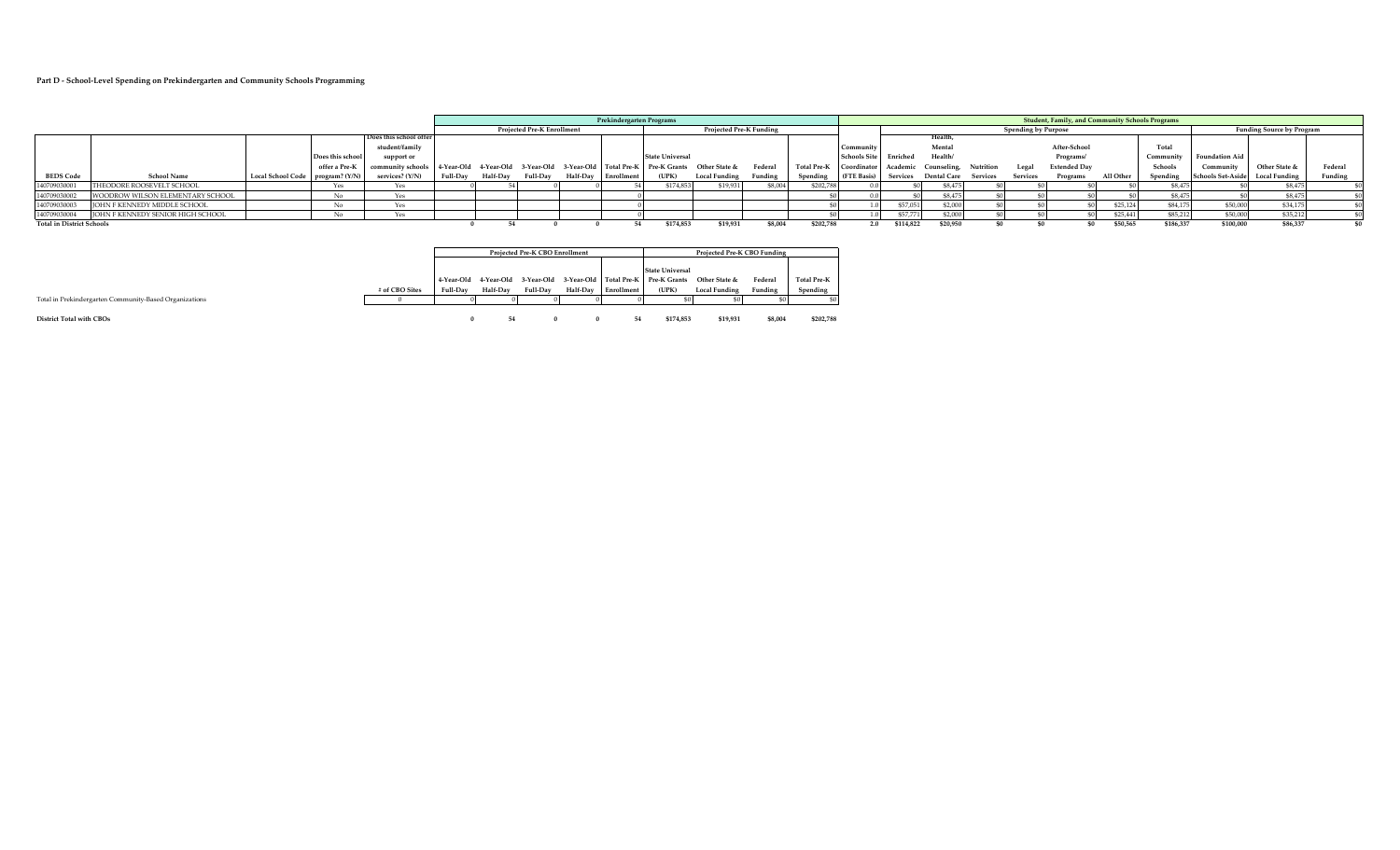# **Part E - Locally Implemented Funding Formula**

Are schools allocated a sizeable portion of their funding via a locally implemented formula?

|                       |                                     |                          |                      |                      |                   |          |                            | Local        |               |
|-----------------------|-------------------------------------|--------------------------|----------------------|----------------------|-------------------|----------|----------------------------|--------------|---------------|
|                       |                                     |                          |                      | <b>Allocation If</b> |                   |          |                            | Formula as % |               |
|                       |                                     |                          | <b>Local Formula</b> | Local Formula        |                   |          |                            | of Total     |               |
| <b>BEDS Code</b>      | <b>School Name</b>                  | <b>Local School Code</b> | Allocation           | <b>Fully Funded</b>  | <b>Difference</b> | % Funded | Total Funding (See Part C) | Funding      | Other Funding |
| 140709030001          | THEODORE ROOSEVELT SCHOOL           |                          |                      |                      |                   |          |                            |              |               |
| 140709030002          | WOODROW WILSON ELEMENTARY SCHOOL    |                          |                      |                      |                   |          |                            |              |               |
| 140709030003          | <b>JOHN F KENNEDY MIDDLE SCHOOL</b> |                          |                      |                      |                   |          |                            |              |               |
| 140709030004          | JOHN F KENNEDY SENIOR HIGH SCHOOL   |                          |                      |                      |                   |          |                            |              |               |
| <b>District Total</b> |                                     |                          |                      | \$0                  | \$0               |          | \$0                        |              | \$0           |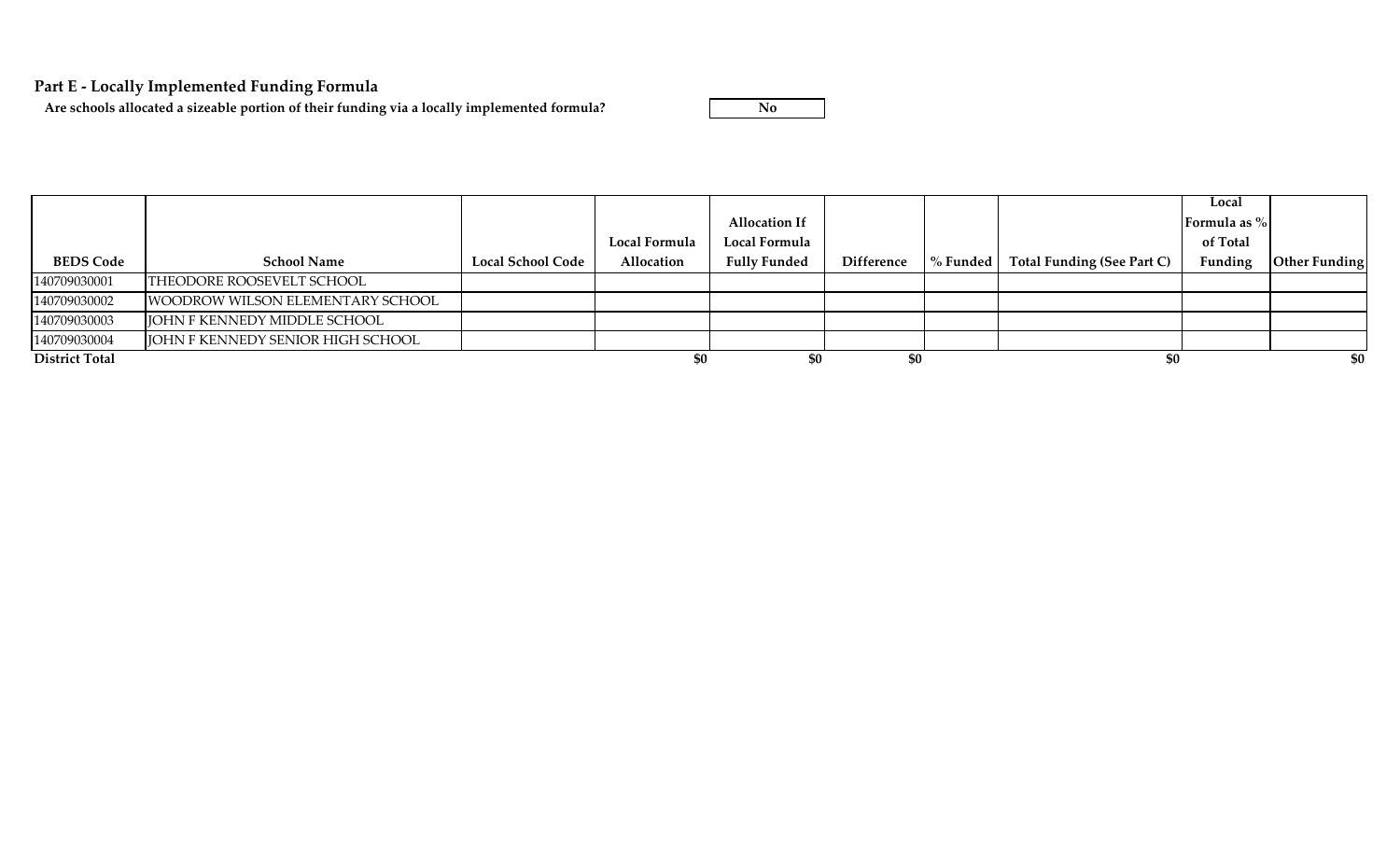### **Education Law §3614 School Funding Allocation Report**

### **Part F - Narrative Description**

1. **(A) Describe the local methodology/approach used to allocate funds to each school in the district during the process of budget development and implementation. (B) Please also describe the role(s) of all relevant stakeholders in such budgetary processes and decisionmaking. (C) Finally, if schools are allocated a significant portion of their funds—either in part or in full—through a formula, outline the nature/mechanics of the formula and the elements impacting each school's allocation.** 

**Specifically, the Division of Budget and the State Education Department would consider a complete response to this question to include explicit answers to the questions included in the rubric below, including a substantive discussion on the translation of students needs into the district's budget (at least 1 sentence per question, when applicable).**

A. The Superintendent of Schools leads the budget development process in concert with the Board of Education, principals, directors, department heads, teachers and parents. Thee budget is driven by student education and developmental needs. These educational and developmental needs are derived from various source, including but not limited to, test scores, student academic profiles, teacher teams working with department heads and principals, consultant recommendations, and parent recommendations. These student needs are then developed into improvement goals and action steps to achieve those goals. Those action steps to student achievement and development are then built into the budgetary appropriations. While student needs are assessed throughout the entire year (including summer months) the budget development begins in November and the process continues until the Board adopts the budget (mid-April) and sent it to the District voters.

B. While most District employees are involved in some minor parts of budget, the most significantly involved employees are the Superintendent, Business Manager, Director of Curriculum, Building Principals, Director of Special Education, Director of Technology, Supervisor of Buildings & Grounds and Department Heads. The Board of Education is updated on sections of the budget in each meeting from November through their adoption in mid-April. They can ask any questions or voice their opinions or those they have heard from constituents to better serve student and community needs. The individual buildings are represented largely by the Building Principals - they are involved in developing student needs and the responses in terms of goals and funding of actions to achieve goals. The individual buildings are also represented by subject area department heads and grade level leaders. Parents of the students in each building are informed and involved through Board of Education meetings, public information on the District website and the budget presentation and budget hearing.

C. The District does not have a specific formula to allocate funds to individual schools. Rather the budget is developed and funds are allocated based on number of students at each building (e.g. student to teacher ratios), student educational and developmental needs and requirements.

2. **If applicable, is there anything unique about certain schools which explain why per pupil spending at these locations may be significantly higher/lower than the district average?**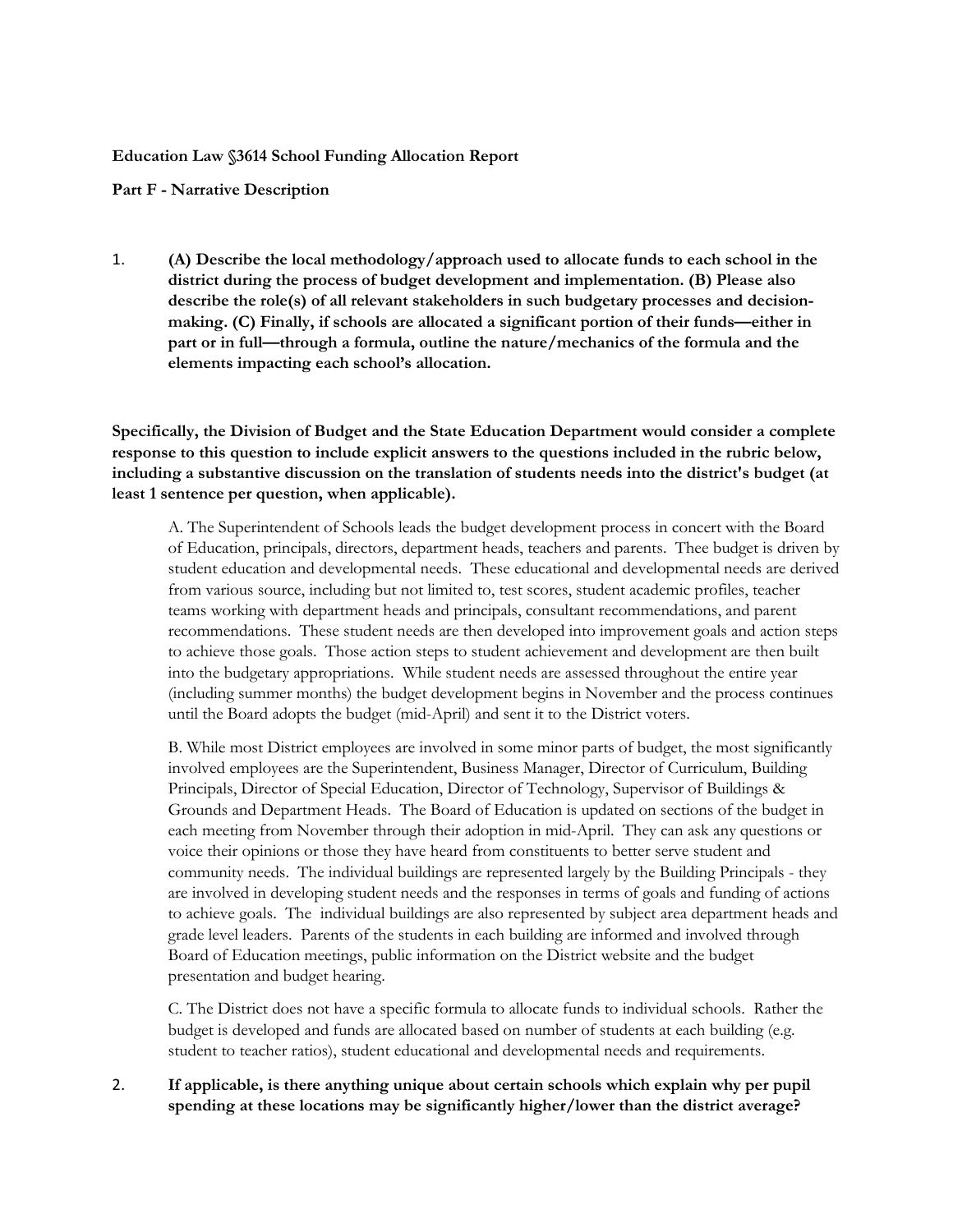Yes, there are unique features at certain schools that have a great impact on the spending per student. Higher grades (Middle and High School) will have a significantly higher than average cost per pupil as these grades change classes by subject area. Thus, rather than having one teacher per grade level (with special such as gym, music and art mixed in) there are multiple teachers and additional education requirements for the various subjects (e.g. Math, Science, English, Social Studies, Health, Technology, etc.) as well as gym, art, music, etc. These additional and specialized teaching areas drive higher cost at the higher grade levels. Certain higher level courses such as sciences and high level math require lower class sizes. These grade level require guidance counselors and have sports and other extracurricular activities not seen at the elementary school level. This combination of additional costs drives the per student costs well above average at the Middle and High School. This variance is particularly apparent at John F. Kennedy Middle School where the number of students is lower thus the cost per student is higher.

## 3. **If applicable, describe any items which the district feels are anomalous in nature and require additional description.**

None noted.